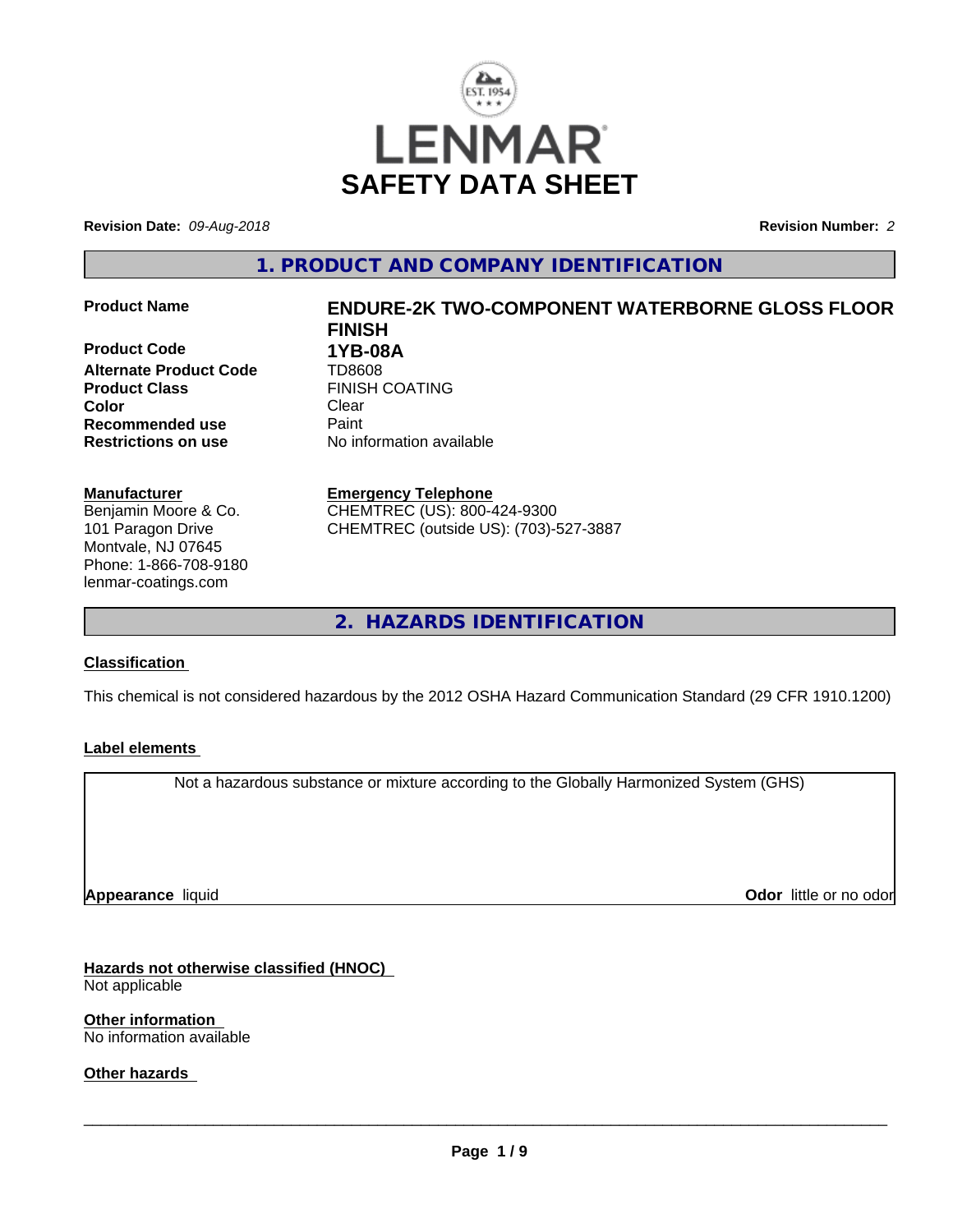**IMPORTANT:** Designed to be mixed with other components. Mixture will have hazards of all components. Before opening packages, read all warning labels. Follow all precautions.

\_\_\_\_\_\_\_\_\_\_\_\_\_\_\_\_\_\_\_\_\_\_\_\_\_\_\_\_\_\_\_\_\_\_\_\_\_\_\_\_\_\_\_\_\_\_\_\_\_\_\_\_\_\_\_\_\_\_\_\_\_\_\_\_\_\_\_\_\_\_\_\_\_\_\_\_\_\_\_\_\_\_\_\_\_\_\_\_\_\_\_\_\_

 **CAUTION:** All floor coatings may become slippery when wet. Where non-skid characteristics are desired, use an appropriate anti-slip aggregate.

# **3. COMPOSITION INFORMATION ON COMPONENTS**

| Chemical name                       | CAS No.    | Weight-% |
|-------------------------------------|------------|----------|
| Dipropylene glycol monomethyl ether | 34590-94-8 |          |
| Ethanol. 2-(2-butoxyethoxy)-        | 112-34-5   |          |
| Propylene glycol monomethyl ether   | 107-98-2   |          |

|                                                                        |               | 4. FIRST AID MEASURES                                                                                                                        |  |
|------------------------------------------------------------------------|---------------|----------------------------------------------------------------------------------------------------------------------------------------------|--|
| <b>General Advice</b>                                                  |               | No hazards which require special first aid measures.                                                                                         |  |
| <b>Eye Contact</b>                                                     | physician.    | Rinse thoroughly with plenty of water for at least 15 minutes and consult a                                                                  |  |
| <b>Skin Contact</b>                                                    |               | Wash off immediately with soap and plenty of water while removing all<br>contaminated clothes and shoes.                                     |  |
| <b>Inhalation</b>                                                      |               | Move to fresh air. If symptoms persist, call a physician.                                                                                    |  |
| Ingestion                                                              | if necessary. | Clean mouth with water and afterwards drink plenty of water. Consult a physician                                                             |  |
| <b>Most Important</b><br><b>Symptoms/Effects</b>                       | None known.   |                                                                                                                                              |  |
| <b>Notes To Physician</b>                                              |               | Treat symptomatically.                                                                                                                       |  |
|                                                                        |               | 5. FIRE-FIGHTING MEASURES                                                                                                                    |  |
| <b>Suitable Extinguishing Media</b>                                    |               | Use extinguishing measures that are appropriate to local<br>circumstances and the surrounding environment.                                   |  |
| <b>Protective Equipment And Precautions For</b><br><b>Firefighters</b> |               | As in any fire, wear self-contained breathing apparatus<br>pressure-demand, MSHA/NIOSH (approved or equivalent)<br>and full protective gear. |  |

**Specific Hazards Arising From The Chemical Closed containers may rupture if exposed to fire or** 

**Sensitivity To Mechanical Impact** No

**Sensitivity To Static Discharge** No

**Flash Point Data Flash Point (°F)** Not applicable

 $\overline{\phantom{a}}$  ,  $\overline{\phantom{a}}$  ,  $\overline{\phantom{a}}$  ,  $\overline{\phantom{a}}$  ,  $\overline{\phantom{a}}$  ,  $\overline{\phantom{a}}$  ,  $\overline{\phantom{a}}$  ,  $\overline{\phantom{a}}$  ,  $\overline{\phantom{a}}$  ,  $\overline{\phantom{a}}$  ,  $\overline{\phantom{a}}$  ,  $\overline{\phantom{a}}$  ,  $\overline{\phantom{a}}$  ,  $\overline{\phantom{a}}$  ,  $\overline{\phantom{a}}$  ,  $\overline{\phantom{a}}$ 

extreme heat.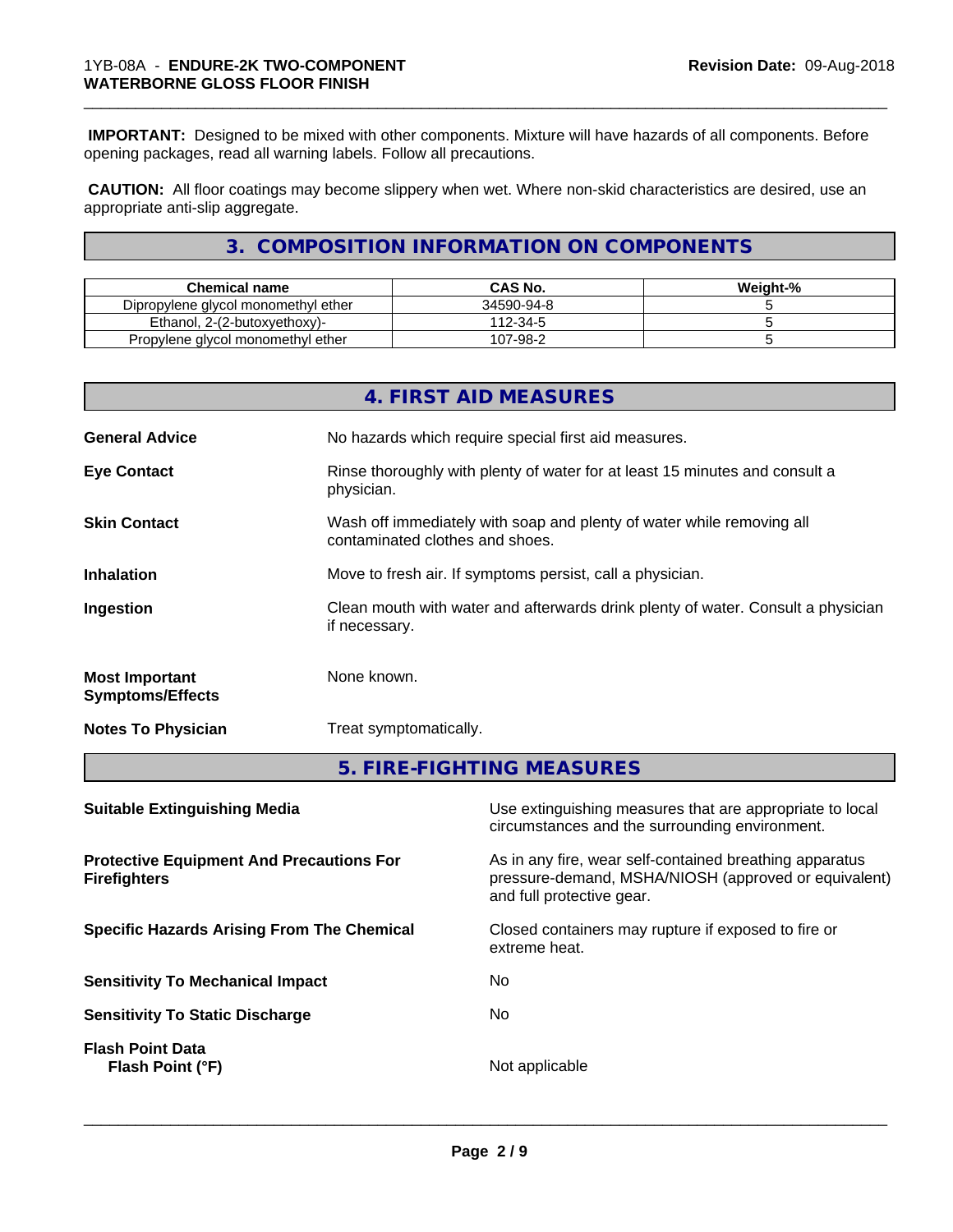| Flash Point (°C)<br><b>Method</b>                             |                 | Not applicable<br>Not applicable |                                |
|---------------------------------------------------------------|-----------------|----------------------------------|--------------------------------|
| <b>Flammability Limits In Air</b>                             |                 |                                  |                                |
| Lower flammability limit:<br><b>Upper flammability limit:</b> |                 | Not applicable<br>Not applicable |                                |
| <b>NFPA</b><br>Health: 1                                      | Flammability: 0 | <b>Instability: 0</b>            | <b>Special: Not Applicable</b> |
| <b>NFPA Legend</b><br>0 Not Horordoug                         |                 |                                  |                                |

\_\_\_\_\_\_\_\_\_\_\_\_\_\_\_\_\_\_\_\_\_\_\_\_\_\_\_\_\_\_\_\_\_\_\_\_\_\_\_\_\_\_\_\_\_\_\_\_\_\_\_\_\_\_\_\_\_\_\_\_\_\_\_\_\_\_\_\_\_\_\_\_\_\_\_\_\_\_\_\_\_\_\_\_\_\_\_\_\_\_\_\_\_

- 0 Not Hazardous
- 1 Slightly
- 2 Moderate
- 3 High
- 4 Severe

*The ratings assigned are only suggested ratings, the contractor/employer has ultimate responsibilities for NFPA ratings where this system is used.*

*Additional information regarding the NFPA rating system is available from the National Fire Protection Agency (NFPA) at www.nfpa.org.*

|                                  | 6. ACCIDENTAL RELEASE MEASURES                                                                                                                                                   |  |
|----------------------------------|----------------------------------------------------------------------------------------------------------------------------------------------------------------------------------|--|
| <b>Personal Precautions</b>      | Avoid contact with skin, eyes and clothing. Ensure adequate ventilation.                                                                                                         |  |
| <b>Other Information</b>         | Prevent further leakage or spillage if safe to do so.                                                                                                                            |  |
| <b>Environmental precautions</b> | See Section 12 for additional Ecological Information.                                                                                                                            |  |
| <b>Methods for Cleaning Up</b>   | Soak up with inert absorbent material. Sweep up and shovel into suitable<br>containers for disposal.                                                                             |  |
|                                  | 7. HANDLING AND STORAGE                                                                                                                                                          |  |
| <b>Handling</b>                  | Avoid contact with skin, eyes and clothing. Avoid breathing vapors, spray mists or<br>sanding dust. In case of insufficient ventilation, wear suitable respiratory<br>equipment. |  |
| <b>Storage</b>                   | Keep container tightly closed. Keep out of the reach of children.                                                                                                                |  |
| <b>Incompatible Materials</b>    | No information available                                                                                                                                                         |  |

**8. EXPOSURE CONTROLS/PERSONAL PROTECTION**

# **Exposure Limits**

| <b>Chemical name</b>                | <b>ACGIH TLV</b> | <b>OSHA PEL</b>                   |
|-------------------------------------|------------------|-----------------------------------|
| Dipropylene glycol monomethyl ether | 100 ppm - TWA    | 100 ppm - TWA                     |
|                                     | 150 ppm - STEL   | 600 mg/m <sup>3</sup> - TWA       |
|                                     | Skin             | prevent or reduce skin absorption |
| Ethanol, 2-(2-butoxyethoxy)-        | 10 ppm - TWA     | N/E                               |
| Propylene glycol monomethyl ether   | 50 ppm - TWA     | N/E                               |
|                                     | 100 ppm - STEL   |                                   |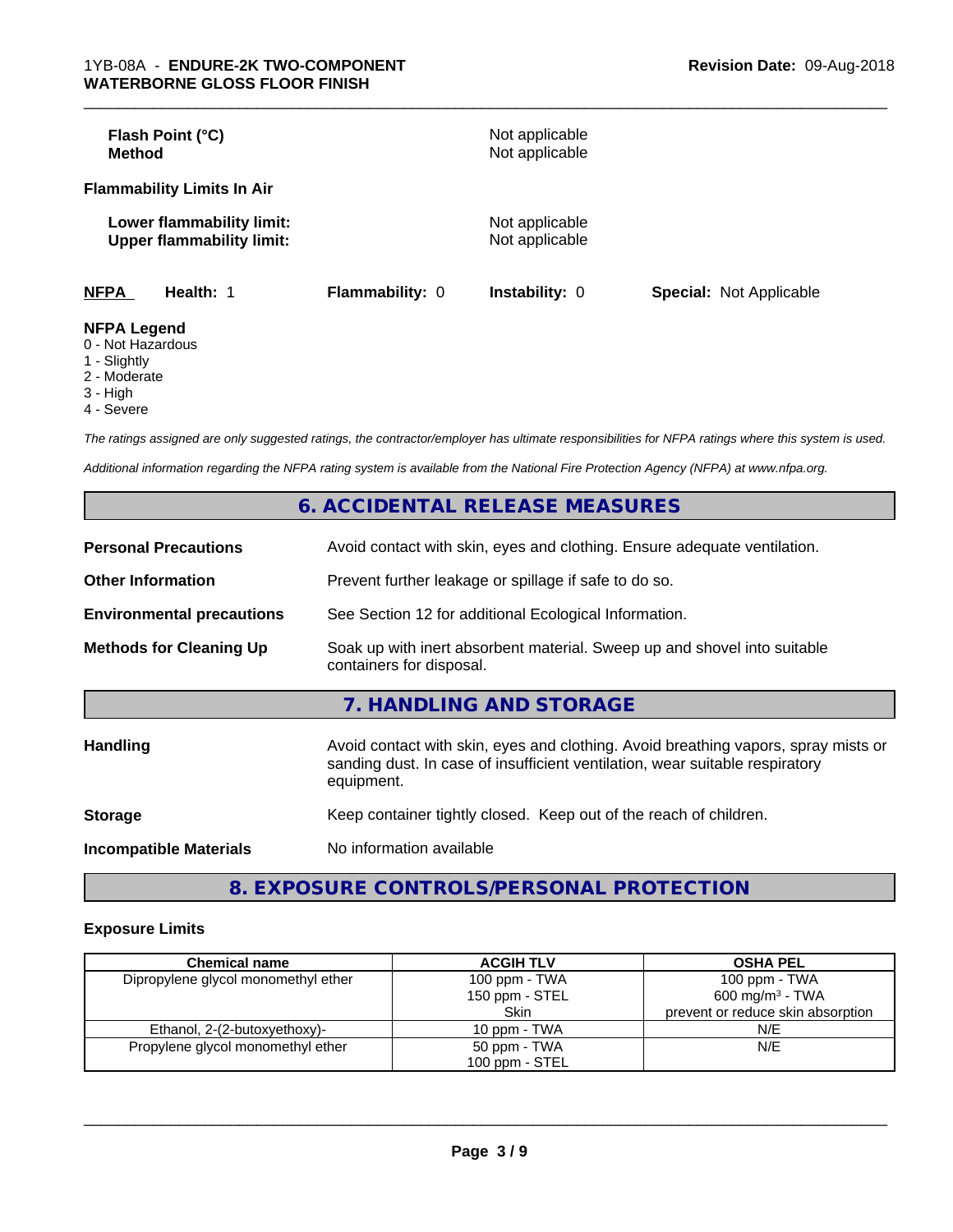#### **Legend**

ACGIH - American Conference of Governmental Industrial Hygienists Exposure Limits OSHA - Occupational Safety & Health Administration Exposure Limits N/E - Not Established

| <b>Engineering Measures</b>          | Ensure adequate ventilation, especially in confined areas.                                                                          |  |  |
|--------------------------------------|-------------------------------------------------------------------------------------------------------------------------------------|--|--|
| <b>Personal Protective Equipment</b> |                                                                                                                                     |  |  |
| <b>Eye/Face Protection</b>           | Safety glasses with side-shields.                                                                                                   |  |  |
| <b>Skin Protection</b>               | Protective gloves and impervious clothing.                                                                                          |  |  |
| <b>Respiratory Protection</b>        | In case of insufficient ventilation wear suitable respiratory equipment.                                                            |  |  |
| <b>Hygiene Measures</b>              | Avoid contact with skin, eyes and clothing. Remove and wash contaminated<br>clothing before re-use. Wash thoroughly after handling. |  |  |

# **9. PHYSICAL AND CHEMICAL PROPERTIES**

**Appearance** liquid **Odor** little or no odor **Odor Threshold No information available No information available Density (lbs/gal)** 8.4 - 8.8<br> **Specific Gravity** 6.1 - 8.8<br> **Specific Gravity** 6.1 - 1.05 **Specific Gravity pH pH**  $\blacksquare$ **Viscosity (cps)** No information available **Solubility(ies)** No information available **Water solubility** No information available **Evaporation Rate No information available No information available Vapor pressure @20 °C (kPa)** No information available **Vapor density**<br> **We Solids**<br>
We Solids
25 - 35 Wt. % Solids **Vol. % Solids** 20 - 30 **Wt. % Volatiles** 65 - 75 **Vol. % Volatiles** 70 - 80 **VOC Regulatory Limit (g/L)** <350 **Boiling Point (°F)** 212 **Boiling Point (°C)** 100 **Freezing Point (°F)** 32 **Freezing Point (°C)** 0 **Flash Point (°F)**<br> **Flash Point (°C)**<br> **Flash Point (°C)**<br> **Not** applicable<br>
Not applicable **Flash Point (°C)**<br>Method **Flammability (solid, gas)**<br> **Upper flammability limit:**<br>
Upper flammability limit: **Upper flammability limit:**<br> **Lower flammability limit:** Not applicable Not applicable **Lower flammability limit: Autoignition Temperature (°F)** No information available **Autoignition Temperature (°C)** No information available **Decomposition Temperature (°F)** No information available **Decomposition Temperature (°C)** No information available **Partition coefficient** No information available

**Not applicable**<br>Not applicable

\_\_\_\_\_\_\_\_\_\_\_\_\_\_\_\_\_\_\_\_\_\_\_\_\_\_\_\_\_\_\_\_\_\_\_\_\_\_\_\_\_\_\_\_\_\_\_\_\_\_\_\_\_\_\_\_\_\_\_\_\_\_\_\_\_\_\_\_\_\_\_\_\_\_\_\_\_\_\_\_\_\_\_\_\_\_\_\_\_\_\_\_\_

# **10. STABILITY AND REACTIVITY**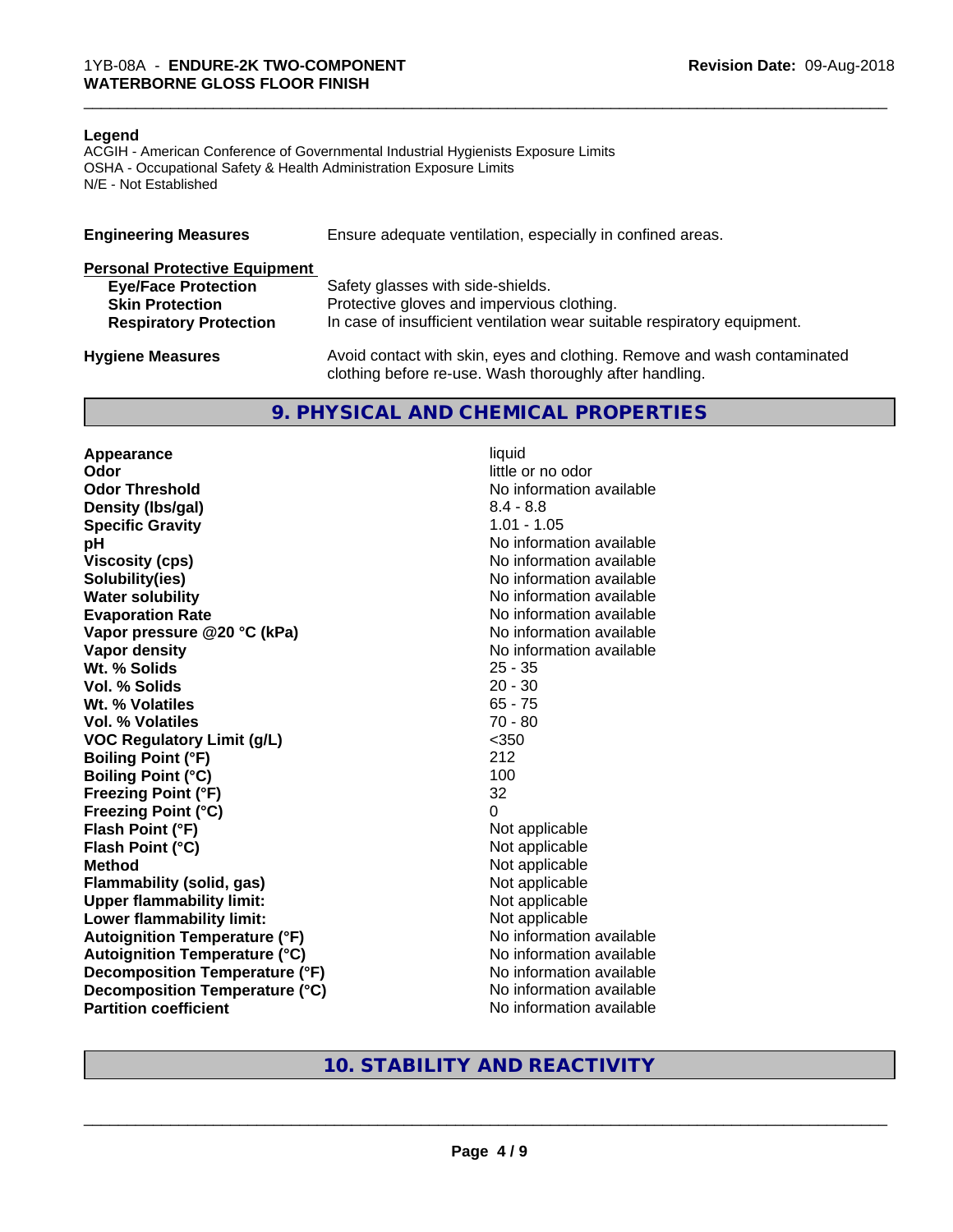| <b>Reactivity</b>                       | Not Applicable                           |  |  |
|-----------------------------------------|------------------------------------------|--|--|
| <b>Chemical Stability</b>               | Stable under normal conditions.          |  |  |
| <b>Conditions to avoid</b>              | Prevent from freezing.                   |  |  |
| <b>Incompatible Materials</b>           | No materials to be especially mentioned. |  |  |
| <b>Hazardous Decomposition Products</b> | None under normal use.                   |  |  |
| Possibility of hazardous reactions      | None under normal conditions of use.     |  |  |
| 11. TOXICOLOGICAL INFORMATION           |                                          |  |  |
| Books and the former of the second      |                                          |  |  |

\_\_\_\_\_\_\_\_\_\_\_\_\_\_\_\_\_\_\_\_\_\_\_\_\_\_\_\_\_\_\_\_\_\_\_\_\_\_\_\_\_\_\_\_\_\_\_\_\_\_\_\_\_\_\_\_\_\_\_\_\_\_\_\_\_\_\_\_\_\_\_\_\_\_\_\_\_\_\_\_\_\_\_\_\_\_\_\_\_\_\_\_\_

| <b>Product Information</b>                                                                                                                                                                                                                                                                                                                                                            |                                                                                                                                                                                                                                                                                                                                                                                                                                                                                                                                                                                  |
|---------------------------------------------------------------------------------------------------------------------------------------------------------------------------------------------------------------------------------------------------------------------------------------------------------------------------------------------------------------------------------------|----------------------------------------------------------------------------------------------------------------------------------------------------------------------------------------------------------------------------------------------------------------------------------------------------------------------------------------------------------------------------------------------------------------------------------------------------------------------------------------------------------------------------------------------------------------------------------|
| Information on likely routes of exposure                                                                                                                                                                                                                                                                                                                                              |                                                                                                                                                                                                                                                                                                                                                                                                                                                                                                                                                                                  |
| <b>Principal Routes of Exposure</b>                                                                                                                                                                                                                                                                                                                                                   | Eye contact, skin contact and inhalation.                                                                                                                                                                                                                                                                                                                                                                                                                                                                                                                                        |
| <b>Acute Toxicity</b>                                                                                                                                                                                                                                                                                                                                                                 |                                                                                                                                                                                                                                                                                                                                                                                                                                                                                                                                                                                  |
| <b>Product Information</b>                                                                                                                                                                                                                                                                                                                                                            | No information available                                                                                                                                                                                                                                                                                                                                                                                                                                                                                                                                                         |
|                                                                                                                                                                                                                                                                                                                                                                                       | Symptoms related to the physical, chemical and toxicological characteristics                                                                                                                                                                                                                                                                                                                                                                                                                                                                                                     |
| <b>Symptoms</b>                                                                                                                                                                                                                                                                                                                                                                       | No information available                                                                                                                                                                                                                                                                                                                                                                                                                                                                                                                                                         |
|                                                                                                                                                                                                                                                                                                                                                                                       | Delayed and immediate effects as well as chronic effects from short and long-term exposure                                                                                                                                                                                                                                                                                                                                                                                                                                                                                       |
| Eye contact<br><b>Skin contact</b><br><b>Inhalation</b><br>Ingestion<br><b>Sensitization</b><br><b>Neurological Effects</b><br><b>Mutagenic Effects</b><br><b>Reproductive Effects</b><br><b>Developmental Effects</b><br><b>Target organ effects</b><br><b>STOT - single exposure</b><br><b>STOT - repeated exposure</b><br><b>Other adverse effects</b><br><b>Aspiration Hazard</b> | May cause slight irritation.<br>Substance may cause slight skin irritation. Prolonged or repeated contact may dry<br>skin and cause irritation.<br>May cause irritation of respiratory tract.<br>Ingestion may cause gastrointestinal irritation, nausea, vomiting and diarrhea.<br>No information available<br>No information available.<br>No information available.<br>No information available.<br>No information available.<br>No information available.<br>No information available.<br>No information available.<br>No information available.<br>No information available |

# **Numerical measures of toxicity**

**The following values are calculated based on chapter 3.1 of the GHS document**

| ATEmix (oral)                        | 52515 mg/kg |
|--------------------------------------|-------------|
| <b>ATEmix (dermal)</b>               | 46803 mg/kg |
| <b>ATEmix (inhalation-dust/mist)</b> | 4686.5      |
| <b>ATEmix (inhalation-vapor)</b>     | 2931.9 mg/L |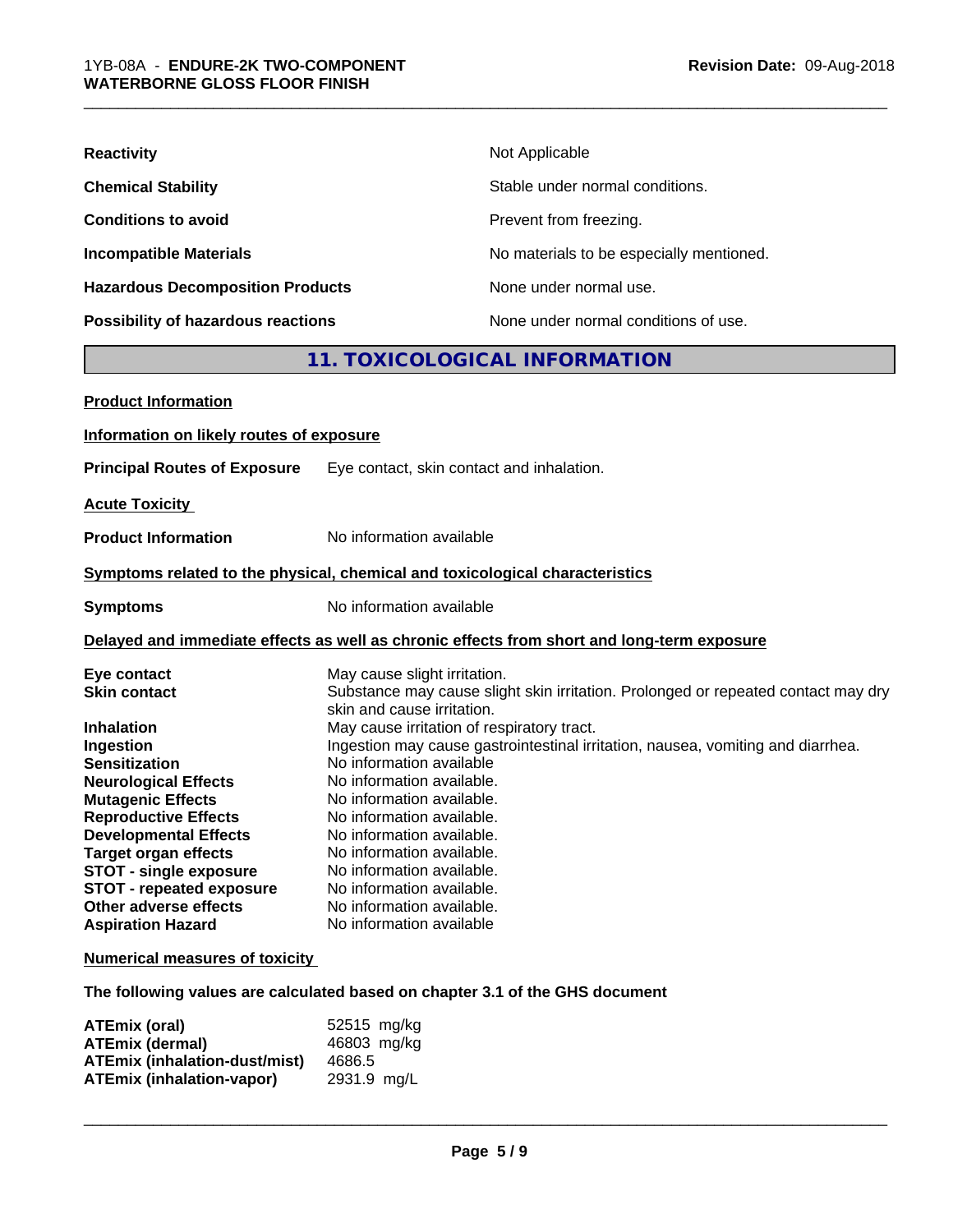#### **Component Information**

Dipropylene glycol monomethyl ether LD50 Oral: 5400 µL/kg (Rat) LD50 Dermal: 10 mL/kg (Rabbit) Ethanol, 2-(2-butoxyethoxy)- LD50 Oral: 3384 mg/kg (Rat) LD50 Dermal: 2700 mg/kg (Rabbit) Propylene glycol monomethyl ether LD50 Oral: 6,600 mg/kg (Rat) LD50 Dermal: 13,000 mg/kg (Rabbit) LC50 Inhalation (Vapor): 10,000 ppm (Rat)

#### **Carcinogenicity**

*The information below indicateswhether each agency has listed any ingredient as a carcinogen:.*

# **12. ECOLOGICAL INFORMATION**

\_\_\_\_\_\_\_\_\_\_\_\_\_\_\_\_\_\_\_\_\_\_\_\_\_\_\_\_\_\_\_\_\_\_\_\_\_\_\_\_\_\_\_\_\_\_\_\_\_\_\_\_\_\_\_\_\_\_\_\_\_\_\_\_\_\_\_\_\_\_\_\_\_\_\_\_\_\_\_\_\_\_\_\_\_\_\_\_\_\_\_\_\_

# **Ecotoxicity Effects**

The environmental impact of this product has not been fully investigated.

# **Product Information**

#### **Acute Toxicity to Fish**

No information available

#### **Acute Toxicity to Aquatic Invertebrates**

No information available

#### **Acute Toxicity to Aquatic Plants**

No information available

#### **Persistence / Degradability**

No information available.

#### **Bioaccumulation**

There is no data for this product.

# **Mobility in Environmental Media**

No information available.

#### **Ozone**

No information available

# **Component Information**

#### **Acute Toxicity to Fish** No information available

#### **Acute Toxicity to Aquatic Invertebrates**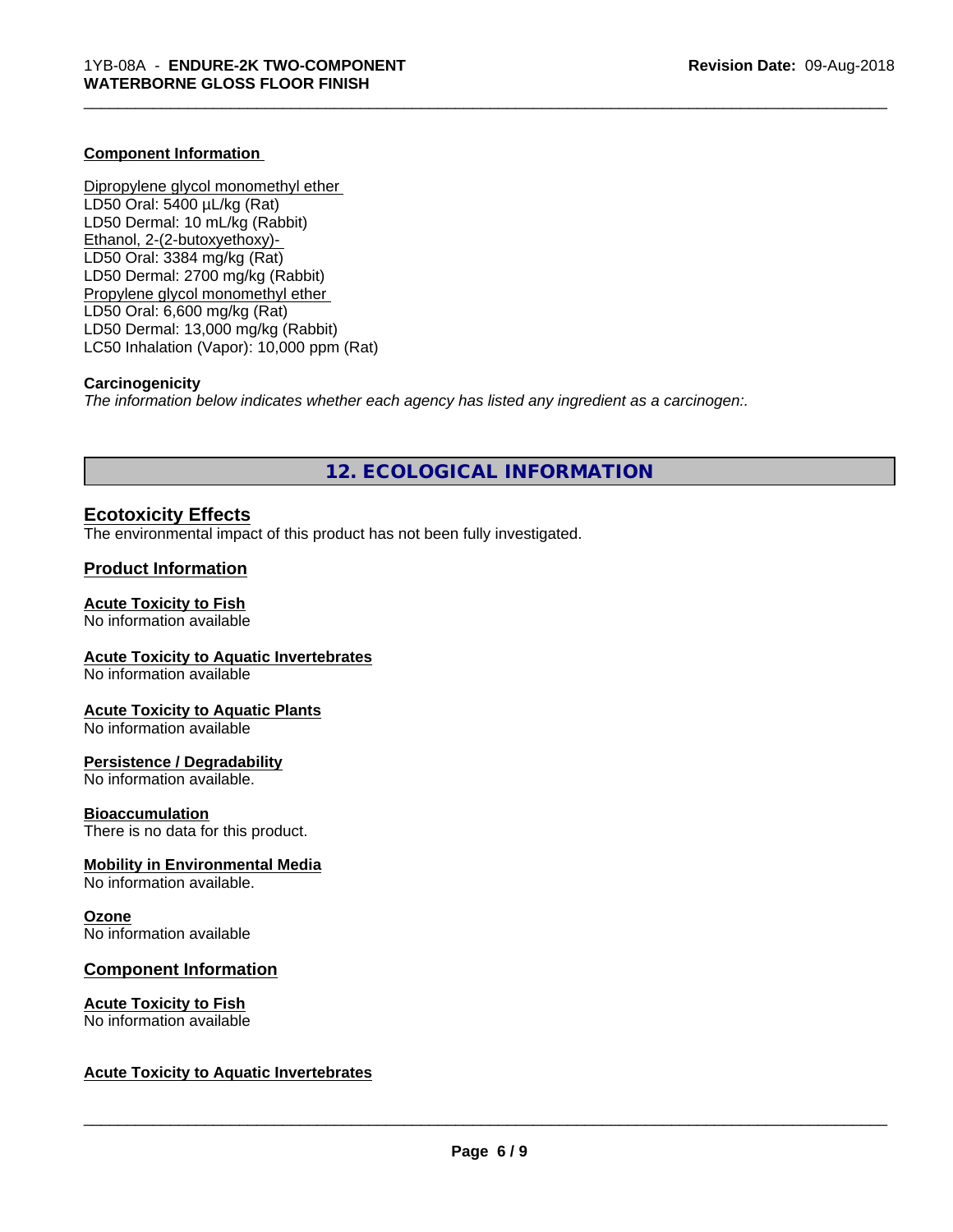#### No information available Ethanol, 2-(2-butoxyethoxy)- EC50: 100 mg/L (Daphnia - 48 hr.)

#### **Acute Toxicity to Aquatic Plants**

No information available

|                              | 13. DISPOSAL CONSIDERATIONS                                                                                                                                                                                               |
|------------------------------|---------------------------------------------------------------------------------------------------------------------------------------------------------------------------------------------------------------------------|
| <b>Waste Disposal Method</b> | Dispose of in accordance with federal, state, and local regulations. Local<br>requirements may vary, consult your sanitation department or state-designated<br>environmental protection agency for more disposal options. |
|                              | 14. TRANSPORT INFORMATION                                                                                                                                                                                                 |
| <b>DOT</b>                   | Not regulated                                                                                                                                                                                                             |
| <b>ICAO/IATA</b>             | Not regulated                                                                                                                                                                                                             |
| <b>IMDG/IMO</b>              | Not regulated                                                                                                                                                                                                             |
|                              | <b>15. REGULATORY INFORMATION</b>                                                                                                                                                                                         |

\_\_\_\_\_\_\_\_\_\_\_\_\_\_\_\_\_\_\_\_\_\_\_\_\_\_\_\_\_\_\_\_\_\_\_\_\_\_\_\_\_\_\_\_\_\_\_\_\_\_\_\_\_\_\_\_\_\_\_\_\_\_\_\_\_\_\_\_\_\_\_\_\_\_\_\_\_\_\_\_\_\_\_\_\_\_\_\_\_\_\_\_\_

# **International Inventories**

| <b>TSCA: United States</b> | Yes - All components are listed or exempt. |
|----------------------------|--------------------------------------------|
| <b>DSL: Canada</b>         | Yes - All components are listed or exempt. |

# **Federal Regulations**

#### **SARA 311/312 hazardous categorization**

| Acute health hazard               | N٥ |
|-----------------------------------|----|
| Chronic Health Hazard             | Nο |
| Fire hazard                       | Nο |
| Sudden release of pressure hazard | Nο |
| Reactive Hazard                   | N٥ |

# **SARA 313**

Section 313 of Title III of the Superfund Amendments and Reauthorization Act of 1986 (SARA). This product contains a chemical or chemicals which are subject to the reporting requirements of the Act and Title 40 of the Code of Federal Regulations, Part 372:

| Chemical name                       | <b>CAS No.</b> | Weight-% | <b>CERCLA/SARA 313</b><br>(de minimis concentration) |
|-------------------------------------|----------------|----------|------------------------------------------------------|
| Dipropylene glycol monomethyl ether | 34590-94-8     |          |                                                      |
| Ethanol, 2-(2-butoxyethoxy)-        | 112-34-5       |          |                                                      |

# **Clean Air Act,Section 112 Hazardous Air Pollutants (HAPs) (see 40 CFR 61)**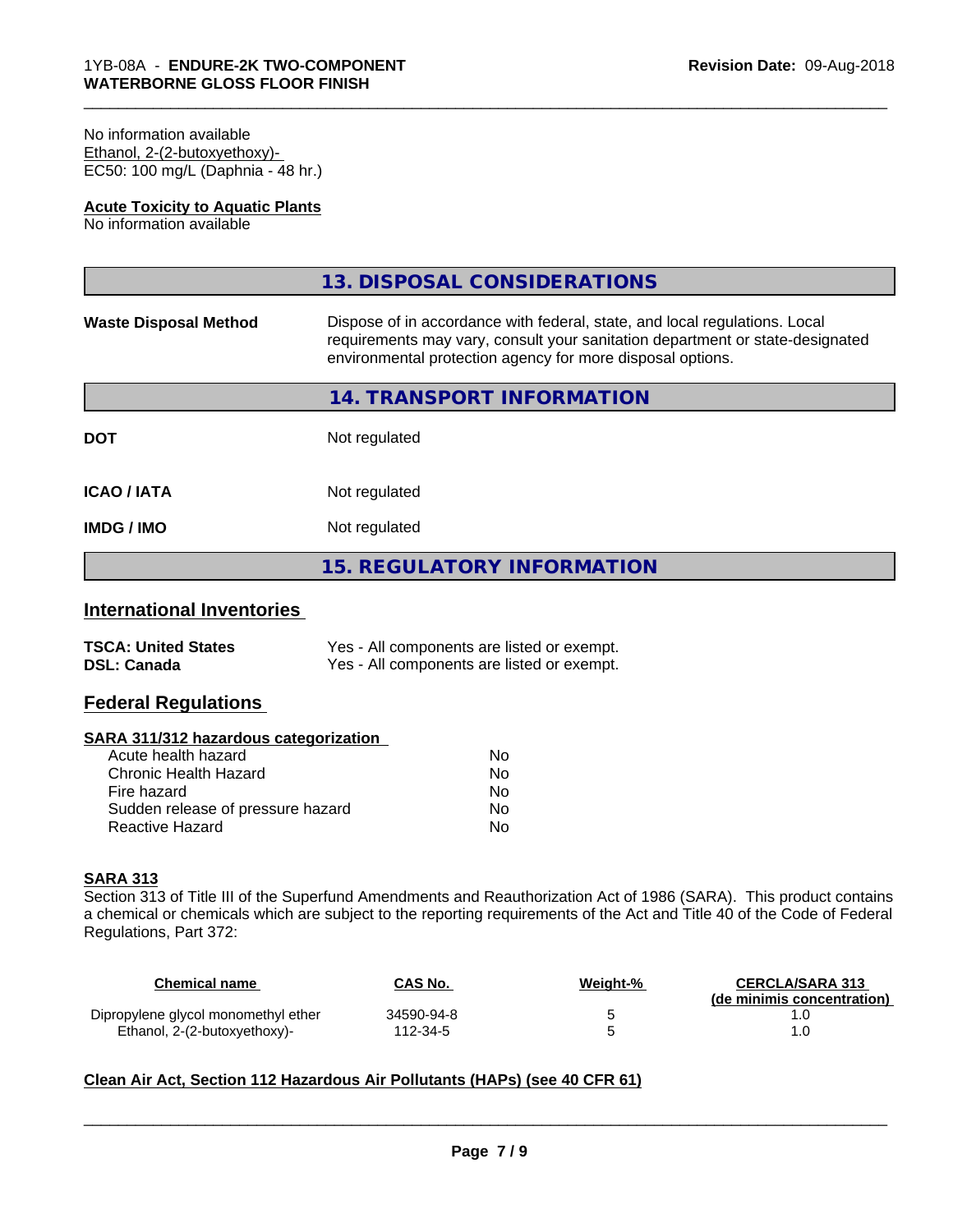This product contains the following HAPs:

*None*

# **US State Regulations**

# **California Proposition 65**

**AN** WARNING: Cancer and Reproductive Harm– www.P65warnings.ca.gov

#### **State Right-to-Know**

| <b>Chemical name</b>                | <b>Massachusetts</b> | <b>New Jersey</b> | Pennsylvania |
|-------------------------------------|----------------------|-------------------|--------------|
| Dipropylene glycol monomethyl ether |                      |                   |              |
| Ethanol. 2-(2-butoxvethoxy)-        |                      |                   |              |
| Propylene glycol monomethyl ether   |                      |                   |              |

#### **Legend**

X - Listed

# **16. OTHER INFORMATION**

**HMIS** - **Health:** 1 **Flammability:** 0 **Reactivity:** 0 **PPE:** -

\_\_\_\_\_\_\_\_\_\_\_\_\_\_\_\_\_\_\_\_\_\_\_\_\_\_\_\_\_\_\_\_\_\_\_\_\_\_\_\_\_\_\_\_\_\_\_\_\_\_\_\_\_\_\_\_\_\_\_\_\_\_\_\_\_\_\_\_\_\_\_\_\_\_\_\_\_\_\_\_\_\_\_\_\_\_\_\_\_\_\_\_\_

## **HMIS Legend**

- 0 Minimal Hazard
- 1 Slight Hazard
- 2 Moderate Hazard
- 3 Serious Hazard
- 4 Severe Hazard
- \* Chronic Hazard
- X Consult your supervisor or S.O.P. for "Special" handling instructions.

*Note: The PPE rating has intentionally been left blank. Choose appropriate PPE that will protect employees from the hazards the material will present under the actual normal conditions of use.*

*Caution: HMISÒ ratings are based on a 0-4 rating scale, with 0 representing minimal hazards or risks, and 4 representing significant hazards or risks. Although HMISÒ ratings are not required on MSDSs under 29 CFR 1910.1200, the preparer, has chosen to provide them. HMISÒ ratings are to be used only in conjunction with a fully implemented HMISÒ program by workers who have received appropriate HMISÒ training. HMISÒ is a registered trade and service mark of the NPCA. HMISÒ materials may be purchased exclusively from J. J. Keller (800) 327-6868.*

 **WARNING!** If you scrape, sand, or remove old paint, you may release lead dust. LEAD IS TOXIC. EXPOSURE TO LEAD DUST CAN CAUSE SERIOUS ILLNESS, SUCH AS BRAIN DAMAGE, ESPECIALLY IN CHILDREN. PREGNANT WOMEN SHOULD ALSO AVOID EXPOSURE.Wear a NIOSH approved respirator to control lead exposure. Clean up carefully with a HEPA vacuum and a wet mop. Before you start, find out how to protect yourself and your family by contacting the National Lead Information Hotline at 1-800-424-LEAD or log on to www.epa.gov/lead.

**Prepared By** Product Stewardship Department Benjamin Moore & Co. 101 Paragon Drive